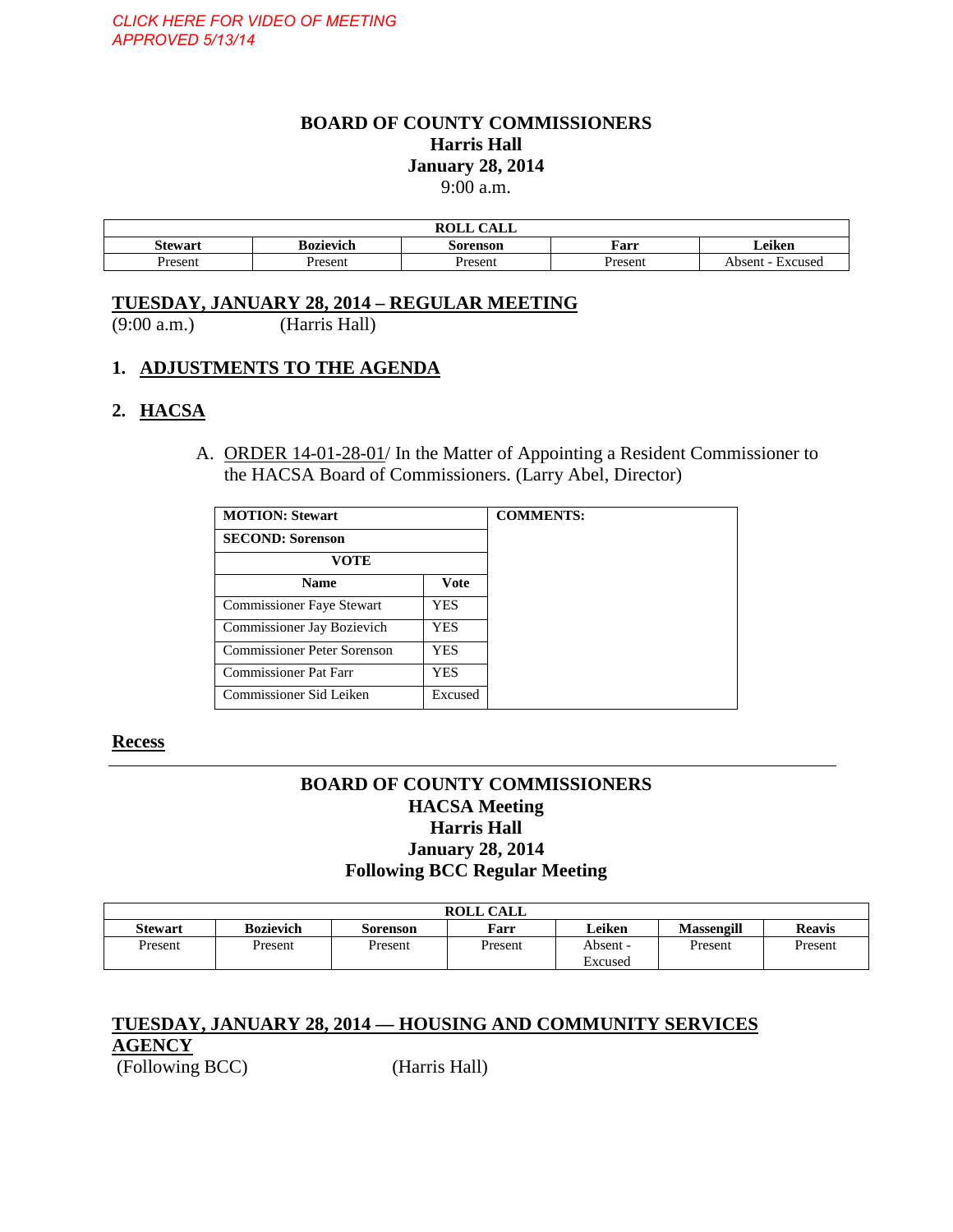## **1. ADJUSTMENTS TO THE AGENDA**

#### **2. COMMISSIONERS' BUSINESS**

A. Election on New Chair

#### **3. #PUBLIC COMMENTS**

(Expected maximum time 10 minutes: Speakers will be taken in the order in which they sign up and will be limited to 3-minutes per public comments. If the number wishing to testify exceeds 10 speakers, then additional speakers may be allowed if the chair determines that time permits or may be taken at a later time.)

#### **4. COMMISSIONERS' RESPONSE TO PUBLIC COMMENTS AND/OR OTHER ISSUES AND REMONSTRANCE (2 min. limit)**

#### **5. EMERGENCY BUSINESS**

#### **6. ADMINISTRATION**

- A. REPORT/ Semi-Annual Implementation Review of the 5-Year Strategic Plan. (Larry Abel, Director) (estimated 10 minutes)
- B. ORDER 14-01-28-01H/ In the Matter of Approving the Agency's Strategic Plan. (Larry Abel, Director) (estimated 15 minutes)
- C. Program. (Jacob Fox) (estimated 15 minutes)

| <b>MOTION: Stewart</b>             |             |  |
|------------------------------------|-------------|--|
| <b>SECOND: Bozievich</b>           |             |  |
| <b>VOTE</b>                        |             |  |
| <b>Name</b>                        | <b>Vote</b> |  |
| <b>Commissioner Faye Stewart</b>   | <b>YES</b>  |  |
| Commissioner Jay Bozievich         | <b>YES</b>  |  |
| <b>Commissioner Peter Sorenson</b> | <b>YES</b>  |  |
| <b>Commissioner Rob Handy</b>      | <b>YES</b>  |  |
| Commissioner Sid Leiken            | Excused     |  |
| <b>Commissioner Massengill</b>     | <b>YES</b>  |  |
| <b>Commissioner Reavis</b>         | YES         |  |

# **7. EXECUTIVE SESSION as per ORS 192.660**

(BC Conference Room)

# **8. OTHER BUSINESS**

#### **Adjourn**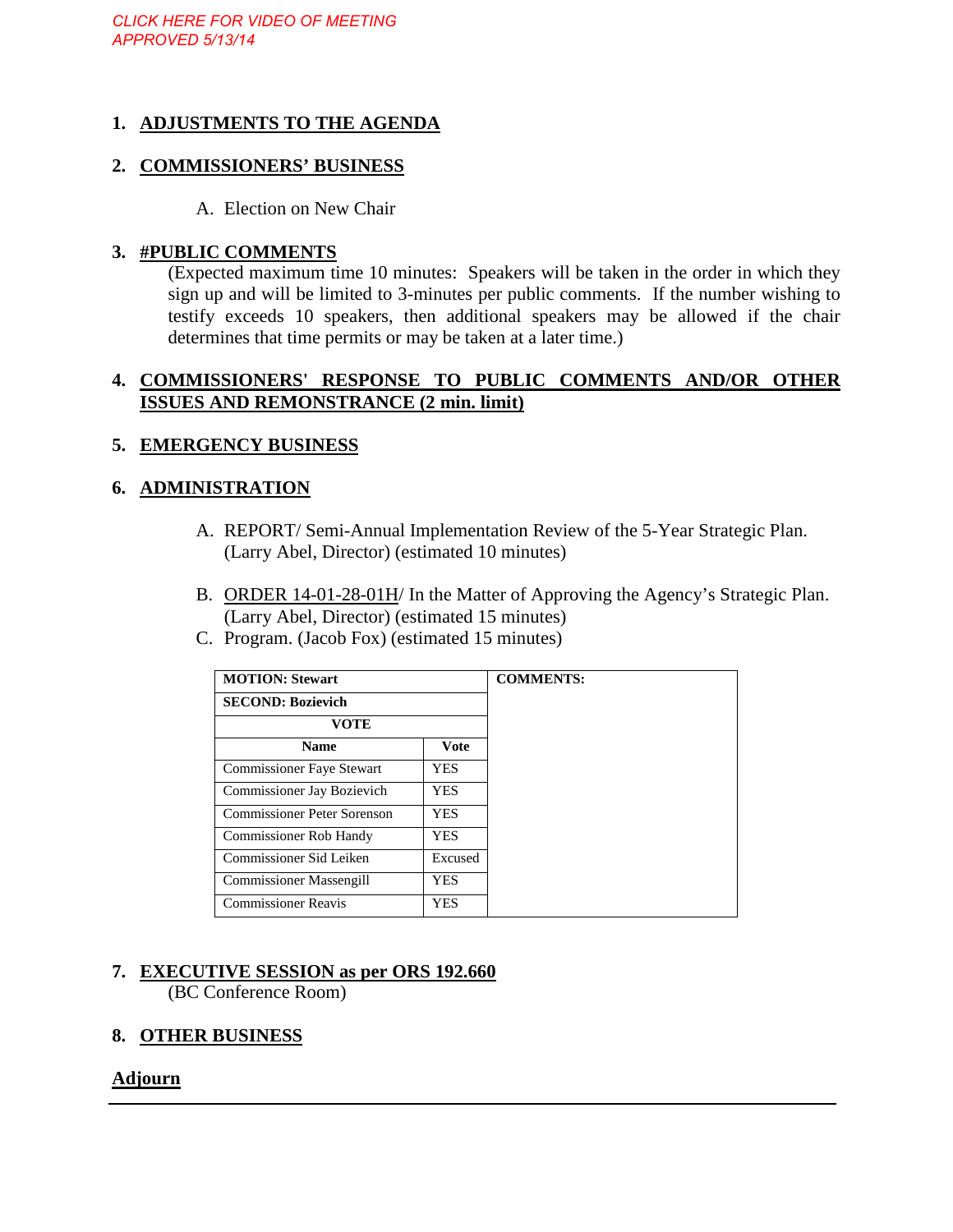# **TUESDAY, JANUARY 28, 2014 – REGULAR MEETING** (Cont'd) (Following HACSA) (Harris Hall)

(Following HACSA)

## **3. #PUBLIC COMMENTS**

Expected maximum time 20 minutes: Speakers will be taken in the order in which they sign up and will be limited to 3-minutes. If the number wishing to testify exceeds 7 speakers, then additional speakers may be allowed if the chair determines that time permits or each speaker's time may be reduced to fit within 20 minutes.

#### **4. COMMISSIONERS' RESPONSE TO PUBLIC COMMENTS AND/OR OTHER ISSUES AND REMONSTRANCE (2 min. limit)**

#### **5. EMERGENCY BUSINESS**

#### **6. CONSENT CALENDAR**

#### A. ASSESSMENT & TAXATION

1) ORDER 14-01-28-02/ In the Matter of a Correction to Board Order Number 13-12-03-01 Concerning Amount of Refund to 4710 LLC. (Daniela Urbatzka, Division Manager)

#### B. PUBLIC WORKS

- 1) ORDER 14-01-28-03/ In the Matter of Awarding a Contract to M-B Companies Inc. in the Amount of \$349,556.74 For the Purchase of One (1) Truck Mounted Highway Striper, as per NJPA Contract #113012- MBC, and Authorizing the County Administrator to Sign the Contract. (Michael Johns, Fleet and General Services Manager)
- 2) ORDER 14-01-28-04/ In the Matter of Awarding a Contract to Tymco Inc. in the Amount of \$217,420 For the Purchase of One (1) Regenerative Air Sweeper, as per HGHCBuy Contract #SW04-12, and Authorizing the County Administrator to Sign the Contract. (Michael Johns, Fleet and General Services Manager)

| <b>MOTION: Stewart</b>       | <b>COMMENTS:</b> |  |
|------------------------------|------------------|--|
| <b>SECOND: Bozievich</b>     |                  |  |
| VOTE                         |                  |  |
| <b>Name</b>                  | Vote             |  |
| Commissioner Faye Stewart    | <b>YES</b>       |  |
| Commissioner Jay Bozievich   | YES              |  |
| Commissioner Peter Sorenson  | <b>YES</b>       |  |
| <b>Commissioner Pat Farr</b> | <b>YES</b>       |  |
| Commissioner Sid Leiken      | Excused          |  |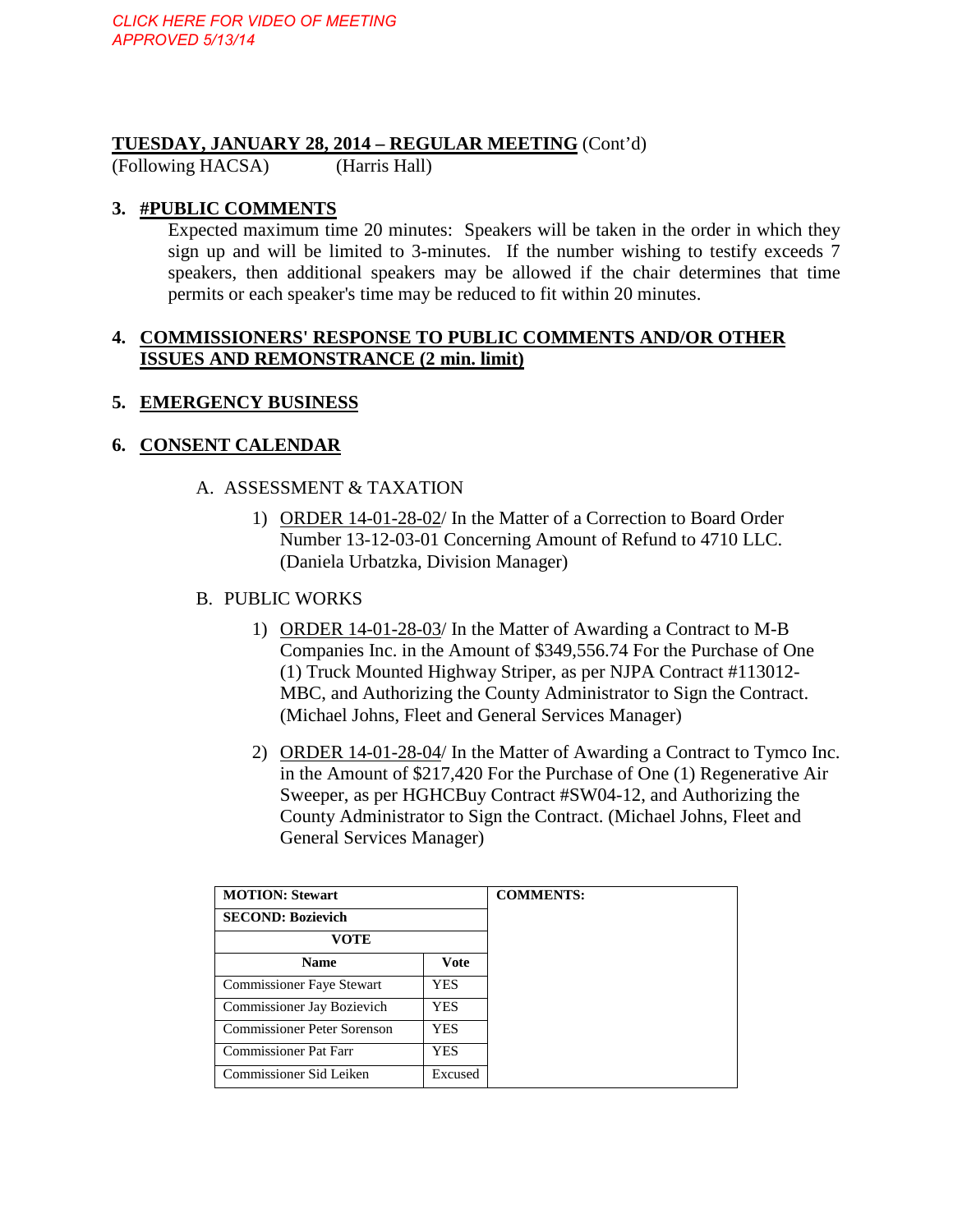# **7. HUMAN RESOURCES**

A. ORDER 14-01-28-05/ In the Matter of Establishing the Peer Support Specialist Classification and Salary Range. (Howard Schussler, Acting Director) (estimated 10 minutes)

| <b>MOTION: Bozievich</b>         |         |  |
|----------------------------------|---------|--|
| <b>SECOND: Stewart</b>           |         |  |
| <b>VOTE</b>                      |         |  |
| <b>Name</b>                      | Vote    |  |
| <b>Commissioner Faye Stewart</b> | YES     |  |
| Commissioner Jay Bozievich       | YES     |  |
| Commissioner Peter Sorenson      | YES     |  |
| <b>Commissioner Pat Farr</b>     | YES.    |  |
| Commissioner Sid Leiken          | Excused |  |

# **8. PUBLIC WORKS**

A. FOURTH READING/Ordinance No. PA 1308/ An Ordinance Complying with the Land Use Board of Appeals (LUBA) Remand (2012-077/078/079) By Incorporating Supplemental Findings into the Record of Springfield File Numbers Typ411-00005 and Typ411-00007 and Lane County File Number PA11-5489, and Amending the Glenwood Refinement Plan Diagram and Text and the Springfield Development Code, and Adopting a Savings and Severability Clause. (Initiator: City of Springfield, Lane County File No. PA 11-5489, Springfield File Nos. TYP411-00005 & TYP411-00007) (PM & NBA 10/29/13, 11/18/13, 12/2/13) (Keir Miller, Senior Planner) (estimated 5 minutes)

| <b>MOTION: Bozievich</b>           | <b>COMMENTS: Recommendation to set</b><br>a fifth reading for February $25th$ . No<br>time certain was set. |  |
|------------------------------------|-------------------------------------------------------------------------------------------------------------|--|
| <b>SECOND: Stewart</b>             |                                                                                                             |  |
| VOTE                               |                                                                                                             |  |
| <b>Name</b>                        | <b>Vote</b>                                                                                                 |  |
| <b>Commissioner Faye Stewart</b>   | <b>YES</b>                                                                                                  |  |
| Commissioner Jay Bozievich         | <b>YES</b>                                                                                                  |  |
| <b>Commissioner Peter Sorenson</b> | YES                                                                                                         |  |
| <b>Commissioner Pat Farr</b>       | YES                                                                                                         |  |
| Commissioner Sid Leiken            | Excused                                                                                                     |  |

B. REPORT BACK/DISCUSSION/ In the Matter of a Meeting with the Seavey Loop Neighbors regarding Events Planned for 2014 in the Emerald Meadows Portion of the Howard Buford Recreation Area. (Mike Russell, Parks Manager) (estimated 20 minutes)

# **9. COUNTY ADMINISTRATION**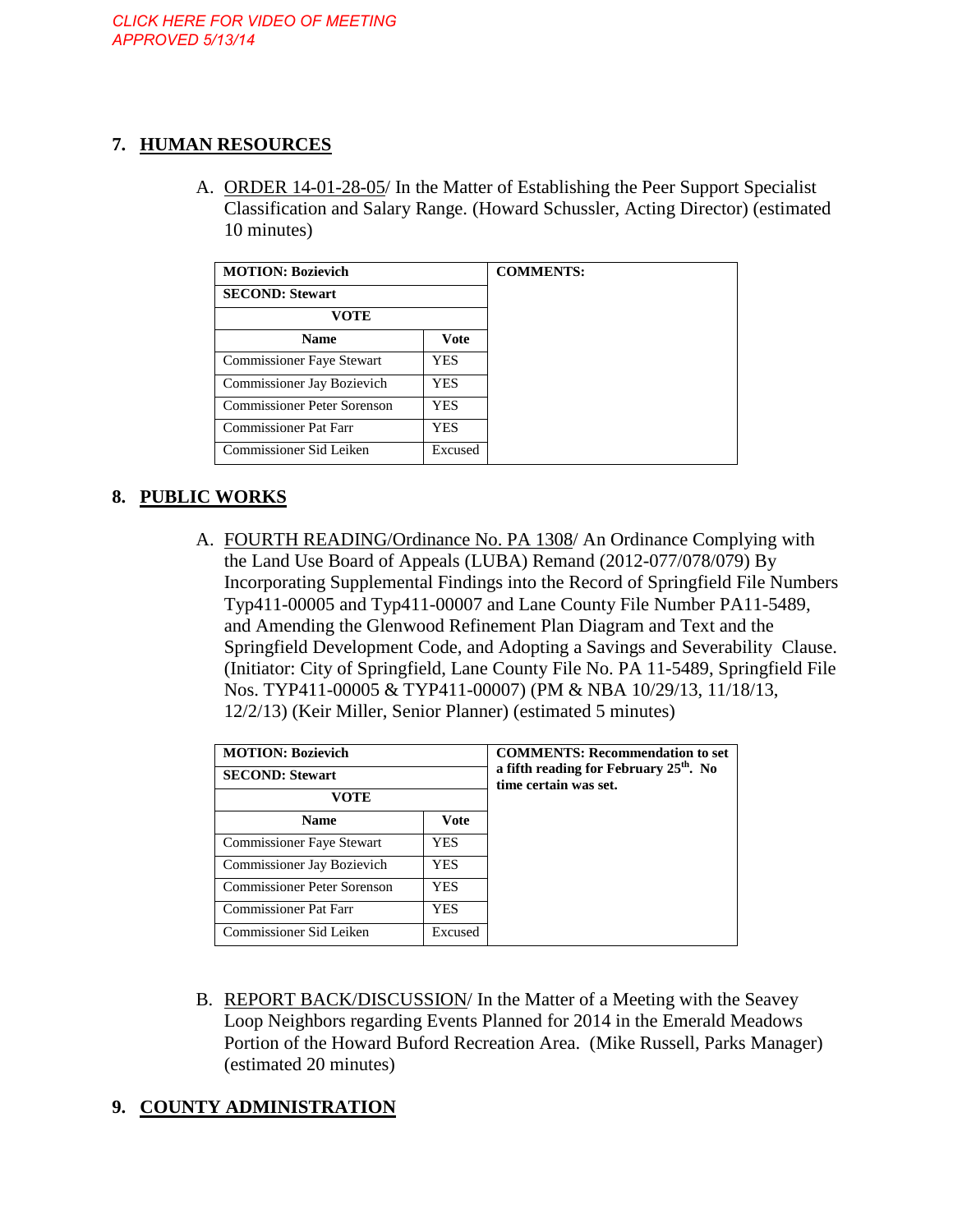- A. Announcements
- B. ORDER 14-01-28-06/ In the Matter of Transferring up to \$70,000 from Special Revenue Fund 260 Operational Contingency to Materials & Services within General Expense for a Combination Award (Grant / Loan) To Orchid Health Collective LLC Authorizing Staff to Negotiate Terms and County Administrator to Sign Contract. (Glenda Poling, Manager Lane County Community & Economic Development) (estimated 30 minutes)

| <b>MOTION: Stewart</b>           |            |  |
|----------------------------------|------------|--|
| <b>SECOND: Bozievich</b>         |            |  |
| VOTE                             |            |  |
| <b>Name</b>                      | Vote       |  |
| <b>Commissioner Faye Stewart</b> | <b>YES</b> |  |
| Commissioner Jay Bozievich       | <b>YES</b> |  |
| Commissioner Peter Sorenson      | <b>YES</b> |  |
| Commissioner Pat Farr            | YES        |  |
| Commissioner Sid Leiken          | Excused    |  |

C. ORDER 14-01-28-07/ In the Matter of Proposing Policy Resolutions to the National Association of Counties for Consideration at Their Regularly Scheduled Legislative Conference to Be Held in Washington, D.C., March 1-5, 2014. (Alex Cuyler, Intergovernmental Relations Manager) (estimated 25 minutes)

| <b>MOTION: Stewart</b>       | <b>COMMENTS:</b> |  |
|------------------------------|------------------|--|
| <b>SECOND: Bozievich</b>     |                  |  |
| VOTE                         |                  |  |
| <b>Name</b>                  | <b>Vote</b>      |  |
| Commissioner Faye Stewart    | YES              |  |
| Commissioner Jay Bozievich   | YES              |  |
| Commissioner Peter Sorenson  | YES              |  |
| <b>Commissioner Pat Farr</b> | YES.             |  |
| Commissioner Sid Leiken      | Excused          |  |

# **10. COUNTY COUNSEL**

A. Announcements

#### **11. COMMISSIONERS' BUSINESS**

- A. Announcements
- B. Agenda Team Requests / Work Session Requests